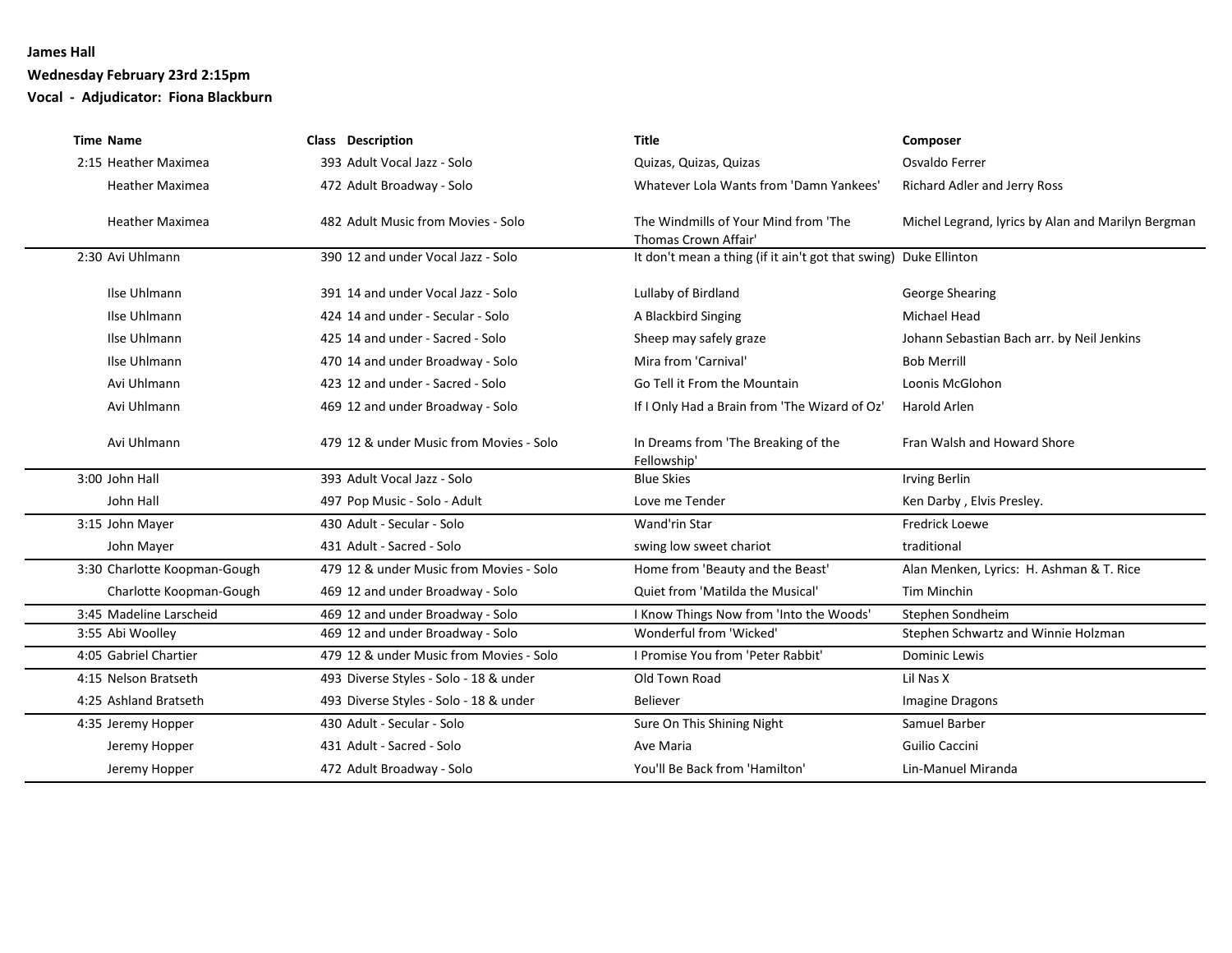**Wednesday February 23rd 6:45pm Choral - Adjudicator: Fiona Blackburn**

| <b>Time Name</b>               | <b>Class</b> Description             | Title                                             | <b>Composer</b>                               |
|--------------------------------|--------------------------------------|---------------------------------------------------|-----------------------------------------------|
| 6:45 PR Apprentice Choir       | 510 15 years &under Community Choir  | The Wind/Let's Go Fly a Kite                      | Cecil Sharman, Enid Blyton/R. & R. Sherman    |
| 7:00 Academy Singers           | 510 15 years &under Community Choir  | Puttin' On the Ritz/A White Rainbow               | Irving Berlin/Josef Hadar                     |
| No audience from 7:15 - 8:15pm |                                      |                                                   |                                               |
| 7:15 Powell River Chorus       | 513 Adult Community Choir 20+ voices | Flying Free/You've Got A Friend                   | Don Besig/Carole King arr. Mark Brymer        |
| 7:35 Chor Musica               | 513 Adult Community Choir 20+ voices | Away from the Roll of the Sea/All the<br>Diamonds | Diane Loomer/Bruce Cockburn arr. Larry Nickel |
| 7:55 Academy Chamber Choir     | 513 Adult Community Choir 20+ voices | Set Me As a Seal/Ave Maria                        | Rene Clausen/Javier Busto                     |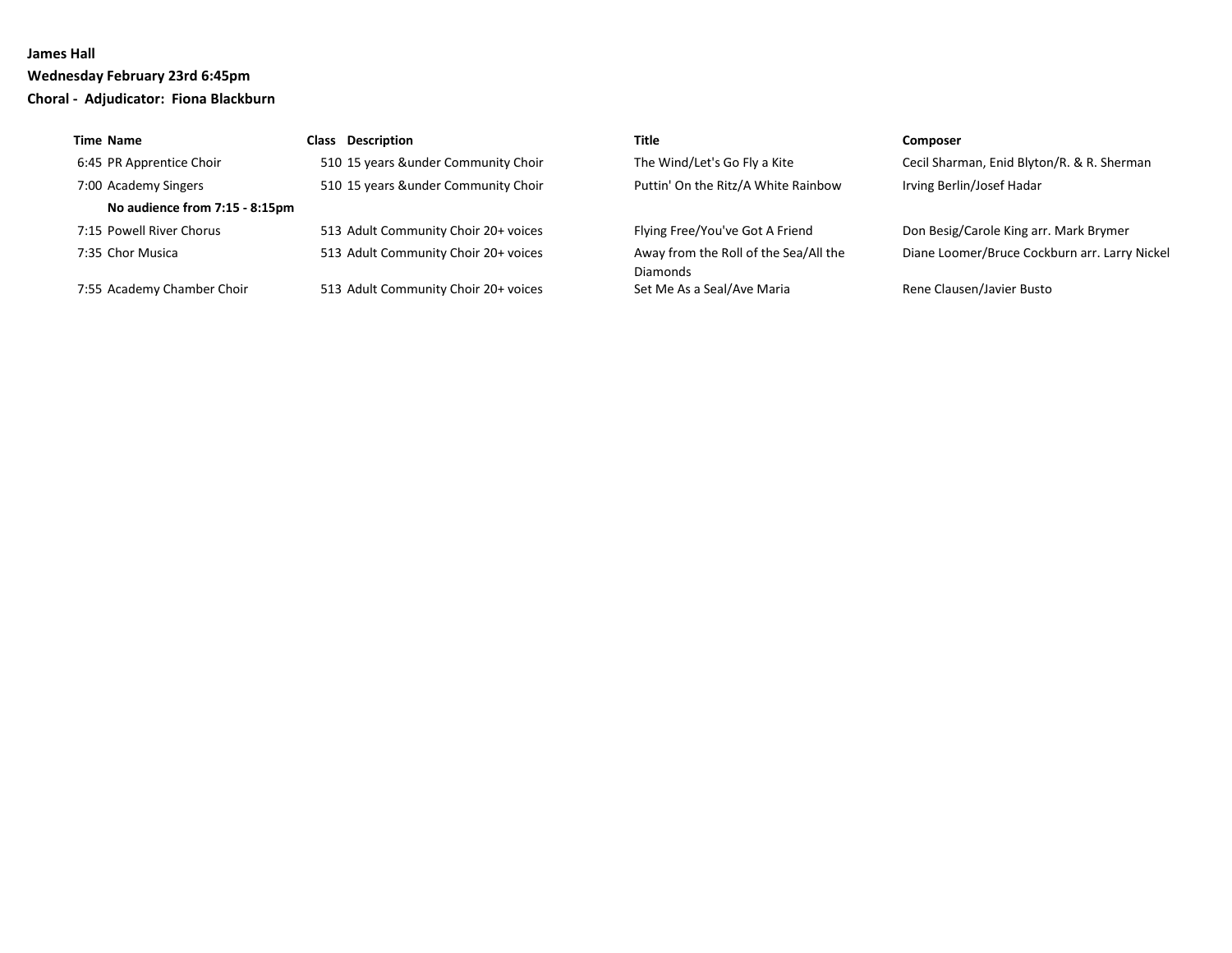### **Saturday February 26th 9:30am**

**Piano - Adjudicator: Stephen Smith**

| <b>Time Name</b>            | <b>Class Description</b>                  | <b>Title</b>                                                           | Composer                                                                 |
|-----------------------------|-------------------------------------------|------------------------------------------------------------------------|--------------------------------------------------------------------------|
| 9:30 Illeanna MacLaine      | 181 Solo - other repertoire - 8 and under | Bingo                                                                  | Traditional                                                              |
| 9:40 Juan De Flamingh       | 100 Solo - Pre 1                          | The Haunted Harp/Jazz Blast                                            | Christine Donkin/Faber and Faber                                         |
| 9:50 Havana HallGauthier    | 100 Solo - Pre 1                          | Oranges and Lemons, Foggy Beach, Jumping<br>Jacks, Pop Goes the Weasel | English folk song, arr. Boring Berlin, Stephen<br>Chatman, Andrew Markow |
| 10:00 Matyei Zonov          | 105 Solo                                  | The Black Pony                                                         | Lajos Papp                                                               |
| 10:10 Timofei Zonov         | 105 Solo                                  | Scamp                                                                  | <b>Christopher Norton</b>                                                |
| 10:20 Yoshun Kita-Sternberg | 106 Solo                                  | Little Prelude in E Minor                                              | Johann Sebastian Bach                                                    |
| Yoshun Kita-Sternberg       | 106 Solo                                  | Mignon                                                                 | Robert Schumann                                                          |
| 10:35 Leeya De Villiers     | 106 Solo                                  | Prelude in C Minor                                                     | Johann Sebastian Bach                                                    |
| Leeya De Villiers           | 106S Solo                                 | <b>Fluttering Leaves</b>                                               | Stephen Heller                                                           |
| 10:50 Owen Gustafson        | 181 Solo - other repertoire - 8 and under | The Old Woman in a Shoe/Penguin Blues                                  | Leila Fletcher/Faber                                                     |
| 11:00 Melissa Meyer         | 183 Solo - other repertoire - 9 and under | This Little Light of Mine                                              | Tolea                                                                    |
| 11:10 Emily Van Zyl         | 100 Solo - Pre 1                          | To Fly Like An Eagle/Sneaky Sam                                        | Anne Crosby Gauder/Melody Bober                                          |
| 11:20 Hila De Villiers      | 100 Solo - Pre 1                          | Rainbow Fish/Haunted Mouse                                             | Catherine Rollin/Faber and Faber                                         |
| 11:30 Katherine Isert       | 102S Solo                                 | The Wind                                                               | Chee-Hwa Tan                                                             |
| Katherine Isert             | 102S Solo                                 | <b>Crazy Comics</b>                                                    | <b>Christine Donkin</b>                                                  |
| 11:45 Madyx Whiteway        | 105 Solo                                  | <b>Melancholy Reflections</b>                                          | Mike Schoenmehl                                                          |
| 11:55 Claire Statham        | 183 Solo - other repertoire - 9 and under | The New Day                                                            | James Bastian                                                            |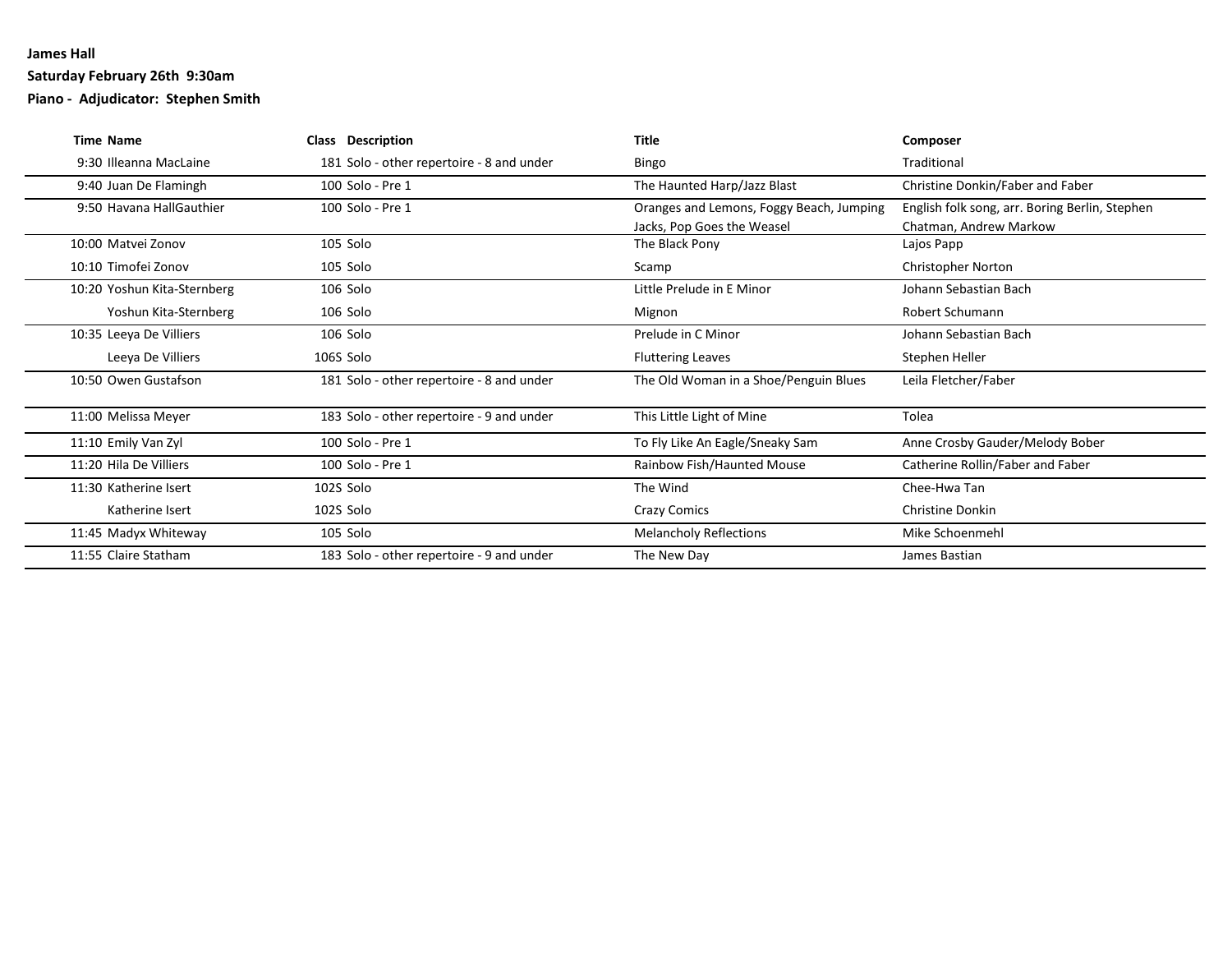### **Saturday February 26th 1:00pm**

**Piano - Adjudicator: Stephen Smith**

| <b>Time Name</b>       | Class Description                         | Title                              | Composer                            |
|------------------------|-------------------------------------------|------------------------------------|-------------------------------------|
| 1:00 Liam Harding      | 181 Solo - other repertoire - 8 & under   | PaperShips-Sledding                | Teaching little fingers how to play |
| 1:10 Izrael Leger      | 181 Solo - other repertoire - 8 & under   | Postman/A Message/Rain on the Roof | John Thompson                       |
| 1:20 Carter Ricketson  | 100 Solo - Pre 1                          | Sneaky Sam/Playful Puppy           | Melody Bober/Linda Niamath          |
| 1:30 Logan Muzylowski  | 101 Solo                                  | Jazz Blast                         | Nancy and Randall Faber             |
| 1:40 Orielle Clark     | 101 Solo                                  | Beaver Boogie                      | Stephan Chatman                     |
| 1:50 Georgia Clark     | 183 Solo - other repertoire - 9 & under   | Runaway River                      | John Thompson                       |
| 2:00 Charli Moloughney | 101S Solo                                 | <b>TBA</b>                         | <b>TBA</b>                          |
| 2:10 John Carlson      | 104 Solo                                  | <b>Reflections</b>                 | Dennis Alexander                    |
| 2:20 Avi Uhlmann       | 104 Solo                                  | The Top                            | Mel Bonis                           |
| 2:30 Ilse Uhlmann      | 105 Solo                                  | Prelude                            | Dmitri Kabelvsky                    |
| 2:40 Reed Worthen      | 106 Solo                                  | <b>Bright Orange</b>               | <b>Robert Starer</b>                |
| 2:50 Luka Konstantonis | 180 Jazz - Any age                        | Ragtime                            | <b>Christopher Norton</b>           |
| 3:00 Jaid Kirzakow     | 131 Performance Recital Class-17 & under  | Sonata in F Minor                  | Ludwing van Beethoven               |
| Jaid Kirzakow          | 131A Performance Recital Class-17 & under | Clair de Lune                      | Debussy                             |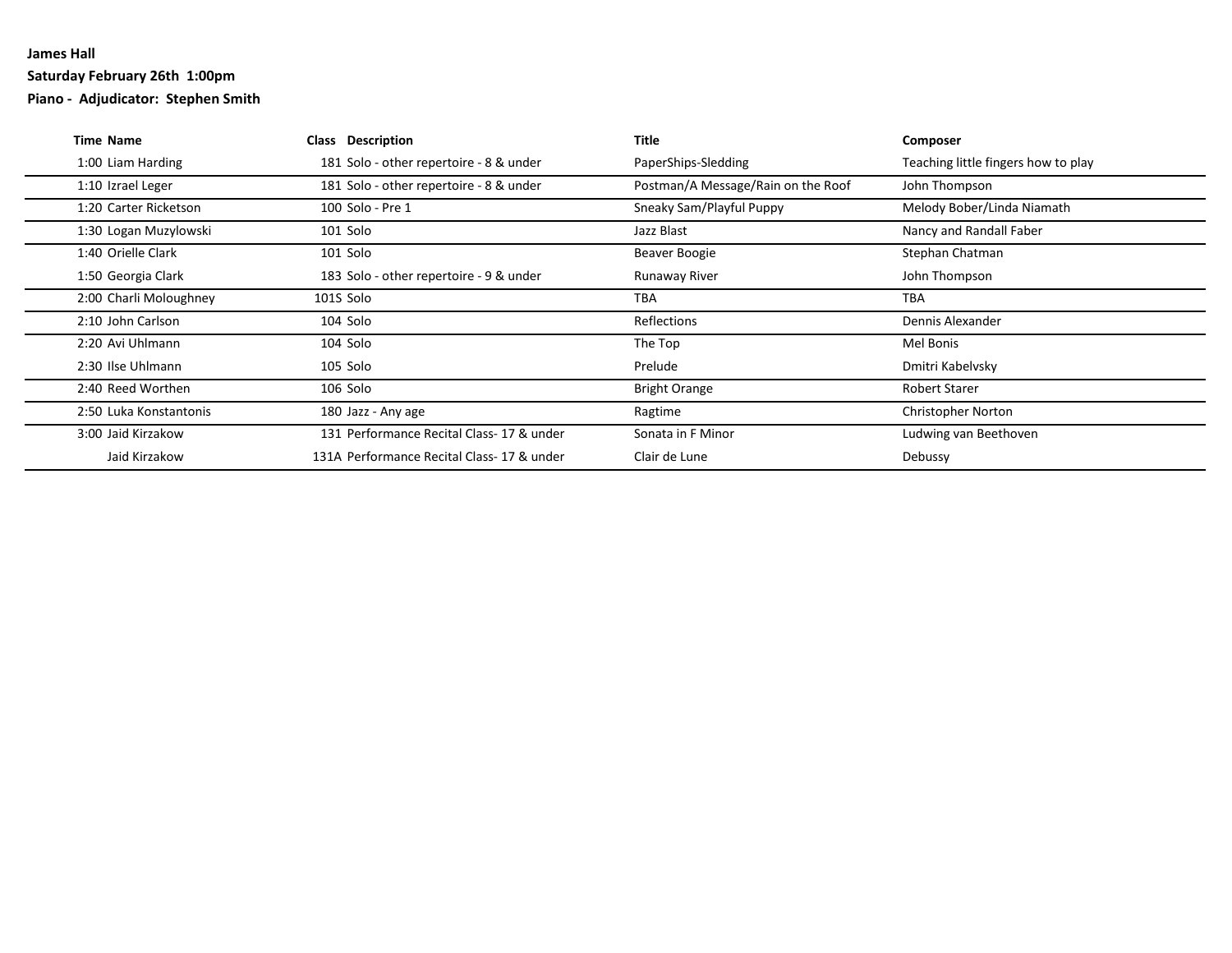# **Academy of Music - Choral Room #1 Sunday February 27th 11:30am**

**Strings - Adjudicator: Michele Bruce**

| <b>Time Name</b>            | <b>Class Description</b>                   | Title                                     | Composer                        |
|-----------------------------|--------------------------------------------|-------------------------------------------|---------------------------------|
| 11:30 Ewan Naylor           | 201 12 and under - Solo                    | Bourree                                   | G. F. Handel                    |
| 11:40 Joy Morgan            | 203 17 and under - Solo                    | Concerto in A Minor, 1st Movement, Op. 3, | A. Vivaldi                      |
|                             |                                            | No. 6                                     |                                 |
| Joy Morgan                  | 203 17 and under - Solo                    | Minuet                                    | J.S Bach                        |
| 12:00 Hugh Prichard         | 204 Adult - Solo                           | Suite 2 Prelude                           | Bach                            |
| 12:10 Mara Park             | 204 Adult - Solo                           | Spring Song                               | Frank Bridge                    |
| 12:20 Aiden Arajs           | 201 12 and under - Solo                    | Minuet                                    | L. Boccherini                   |
| 12:30 Patrick & Aiden Arajs | 223 2 Instruments - Bowed + any other-Duet | Minuet No. 3                              | J.S. Bach                       |
| 12:40 gathet Fiddlers       | 270 Open Fiddle Ensemble                   | Tannor Jig/The Joys of Quebec             | Erynn Marshall/Fortunat Malouin |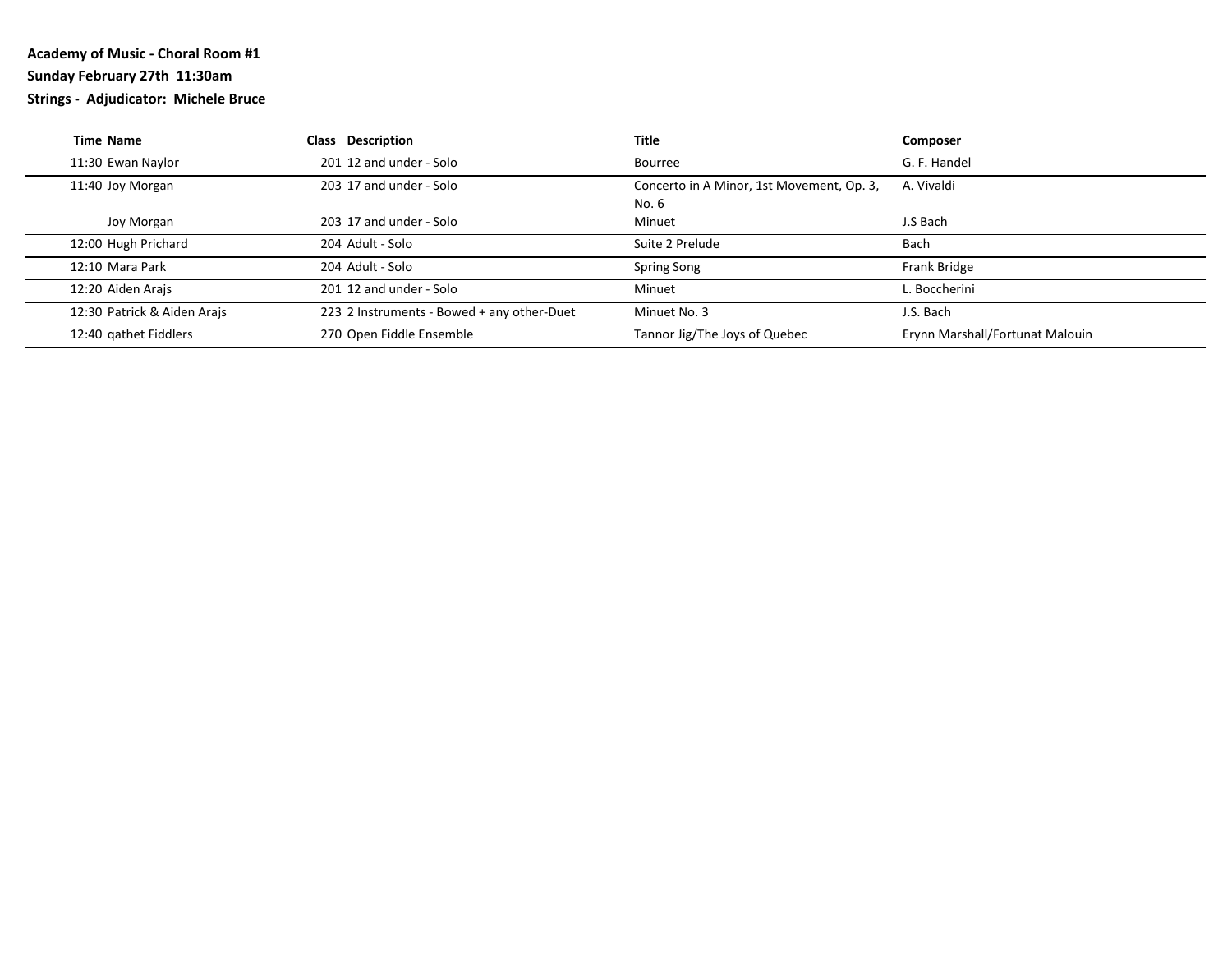### **Wednesday March 2nd 9:00am**

### **Dance - Adjudicator: Sarah Davidson**

#### **Order Name Class Description Title**

| 1 LTDA ADV MT              | 938 Modern - under 12 - Large Group         | Son Of Man              |
|----------------------------|---------------------------------------------|-------------------------|
| 2 LTDA ADV MT              | 939 Modern - under 15 - Large Group         | Room Where it Happens   |
| 3 Ballet Intensive         | 719 Classical ballet 15 & under-Large Group | <b>Grande Valse</b>     |
| 4 Anastacia Rounis         | 961 Tap - 9 and under - Solo                | A Cover Is Not The Book |
| 5 Ballet Intensive Grade 4 | 798 Character - 12 and under - Large Group  | Tarantella              |
| 6 LTDA Jr/Sr Company       | 975 Tap - 15 and under - Small Group        | Everybody               |
| 7 LTDA Novice B Company    | 974 Tap - 12 and under - Small Group        | It's Mine               |
| 8 LTDA Novice A Company    | 978 Tap - 12 and under - Large Group        | Don't Stop Me Now       |
| 9 LTDA Mini Company        | 973 Tap - 9 and under - Small Group         | Sir Duke                |
| 10 LTDA Bootcamp           | 917 Lyrical - under 9 - Large Group         | Dancing In The Sky      |
| 11 Paige Wilson            | 901 Lyrical - under 9 - Solo                | La Vie en Rose          |
| 12 Raelyn Zakkour          | 963 Tap - 15 and under - Solo               | Dance Alone             |
| 13 LTDA Mini Company       | 917 Lyrical - under 9 - Large Group         | Welcome To Wonderland   |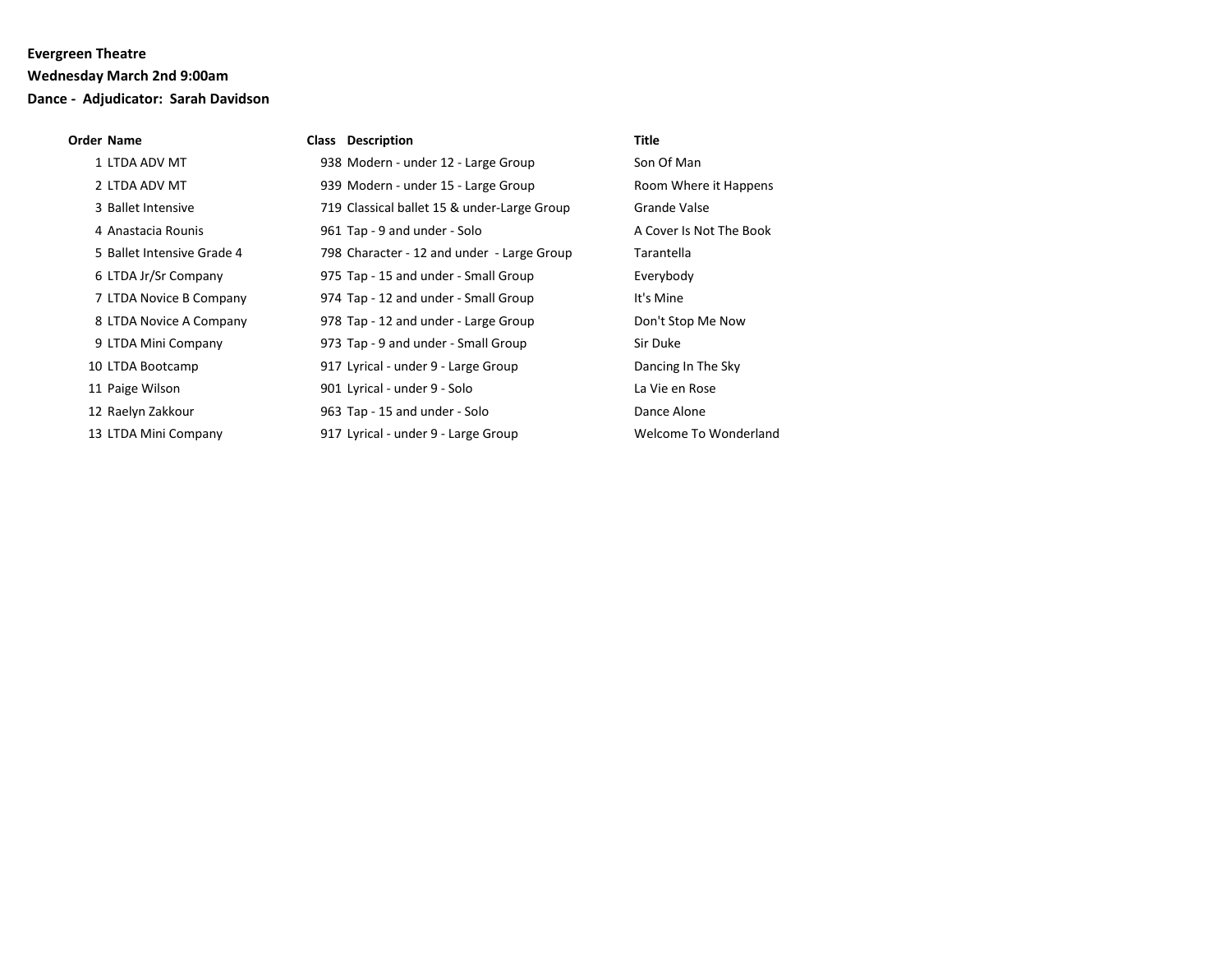### **Wednesday March 2nd 1:00pm**

# **Dance - Adjudicator: Sarah Davidson**

#### **Order Name Class Description Title**

| 1 Malia Mikkelsen                      | 862 Modern Contemporary - under 12 - Solo    | 9 Crimes                 |
|----------------------------------------|----------------------------------------------|--------------------------|
| 2 Katie McKamey                        | 863 Modern Contemporary - under 15 - Solo    | Flesh And Bone           |
| 3 Mia Curtis                           | 863 Modern Contemporary - under 15 - Solo    | <b>Hanging Tree</b>      |
| 4 Nahila Morgenstern                   | 863 Modern Contemporary - under 15 - Solo    | Incomplete               |
| 5 Jaya Nouwens                         | 863 Modern Contemporary - under 15 - Solo    | Us                       |
| 6 Georgia Malamas                      | 863 Modern Contemporary - under 15 - Solo    | <b>Breathe Again</b>     |
| 7 Dylan Anderson-Kelly                 | 864 Modern Contemporary - under 20 - Solo    | Paint It Black           |
| 8 LTDA Novice B Company                | 874 Modern Contemporary - < 12 - Small Group | The Shadows End          |
| 9 LTDA Novice A Company                | 878 Modern Contemporary- < 12 - Large Group  | Wake Me Up               |
| 10 Alexa Culos                         | 882 Jazz - under 12 - Solo                   | Hand Clap                |
| 11 Ilia Mckamey                        | 884 Jazz - under 20 - Solo                   | Gimme Gimme              |
| 12 Maddison Gunther                    | 884 Jazz - under 20 - Solo                   | The Way You Make Me Feel |
| 13 Autumn Foort & Annabelle<br>Shostak | 886 Jazz - under 12 - Duet                   | Don't Stop Me Now        |
| 14 Katie McKamey & Addy Shipley        | 887 Jazz - under 15 - Duet                   | Confident                |
| 15 LTDA Mini Company                   | 897 Jazz - under 9 - Large Group             | Congo                    |
| 16 LTDA Novice A Company               | 898 Jazz - under 12 - Large Group            | I Am Here                |
| 17 LTDA Novice B Company               | 894 Jazz - under 12 - Small Group            | What About US            |
| 18 LTDA Junior Company                 | 899 Jazz - under 15 - Large Group            | Thule                    |
| 19 LTDA Senior Company                 | 896 Jazz - under 20 - Small Group            | Come Together            |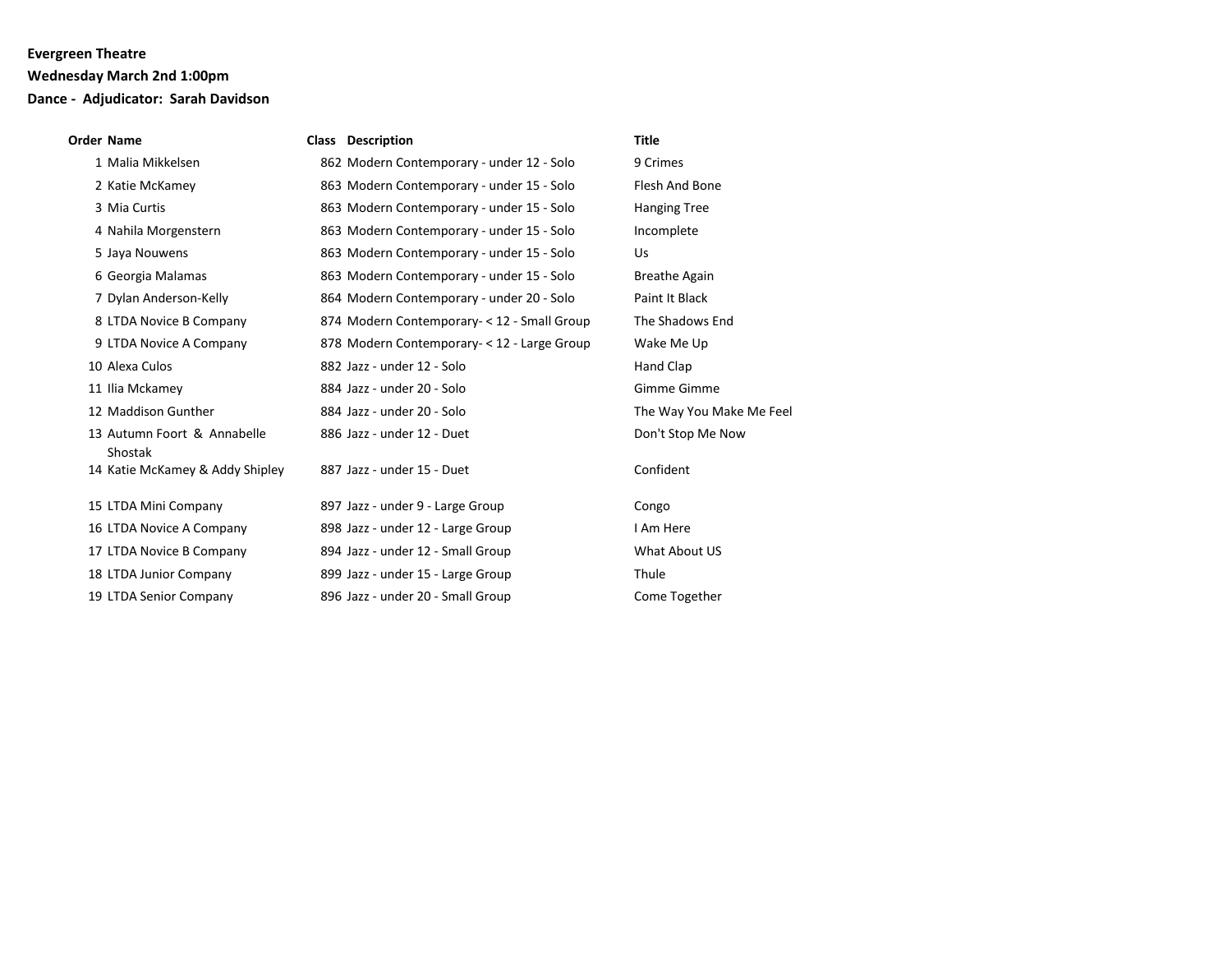### **Wednesday March 2nd 7:00pm**

## **Dance - Adjudicator: Sarah Davidson**

| <b>Order Name</b>                 | <b>Class Description</b>                    | <b>Title</b>          |
|-----------------------------------|---------------------------------------------|-----------------------|
| 1 LTDA Jr/Sr Company              | 939 Modern - under 15 - Large Group         | Barden Bella's        |
| 2 Anastacia Rounis & Lily Dunbar  | 945 Street - 9 and under - Duet             | When I Grow Up        |
| 3 Courtenay Foort                 | 942 Street - 12 and under - Solo            | What's Luv            |
| 4 Hailey Essex                    | 943 Street - 15 and under - Solo            | No Frauds             |
| 5 Ava Reinisch                    | 943 Street - 15 and under - Solo            | Workin                |
| 6 Addy Shipley                    | 943 Street - 15 and under - Solo            | Move                  |
| 7 LTDA Mini Company               | 954 Street - 12 and under - Small Group     | Dance With Me         |
| 8 LTDA Novice A & B Company       | 958 Street - 12 and under - Large Group     | Pepsi Chillin         |
| 9 LTDA Junior Company             | 959 Street - 15 and under - Large Group     | Fendi                 |
| 10 LTDA Senior Company            | 916 Lyrical - under 20 - Small Group        | This Evening          |
| 11 LTDA Novice B Company          | 914 Lyrical - under 12 - Small Group        | You Are The Reason    |
| 12 LTDA Novice A Company          | 918 Lyrical - under 12 - Large Group        | <b>Visiting Hours</b> |
| 13 LTDA Junior Company            | 919 Lyrical - under 15 - Large Group        | Young And Beautiful   |
| 14 LTDA Mini Company              | 937 Modern - under 9 - Large Group          | Stick it to The Man   |
| 15 Maddison Gunther               | 924 Modern - under 20 - Solo                | Little Girls          |
| 16 Courtenay Foort & Hailey Essex | 866 Modern Contemporary - under 12 - Duet   | Angels                |
| 17 Georgia Malamas & Mia Curtis   | 867 Modern Contemporary - under 15 - Duet   | We Had It, Almost     |
| 18 LTDA Novice B Company          | 938 Modern - under 12 - Large Group         | King Of New York      |
| 19 LTDA Novice A Company          | 938 Modern - under 12 - Large Group         | From Now On           |
| 20 Maya Parsons                   | 923 Modern - under 15 - Solo                | Fabulous              |
| 21 Katie McKamey                  | 923 Modern - under 15 - Solo                | I Can Hear The Bells  |
| 22 Georgia Malamas                | 923 Modern - under 15 - Solo                | Cruella               |
| 23 LTDA Jr/Sr Company             | 879 Modern Contemporary- < 15 - Large Group | With Or Without You   |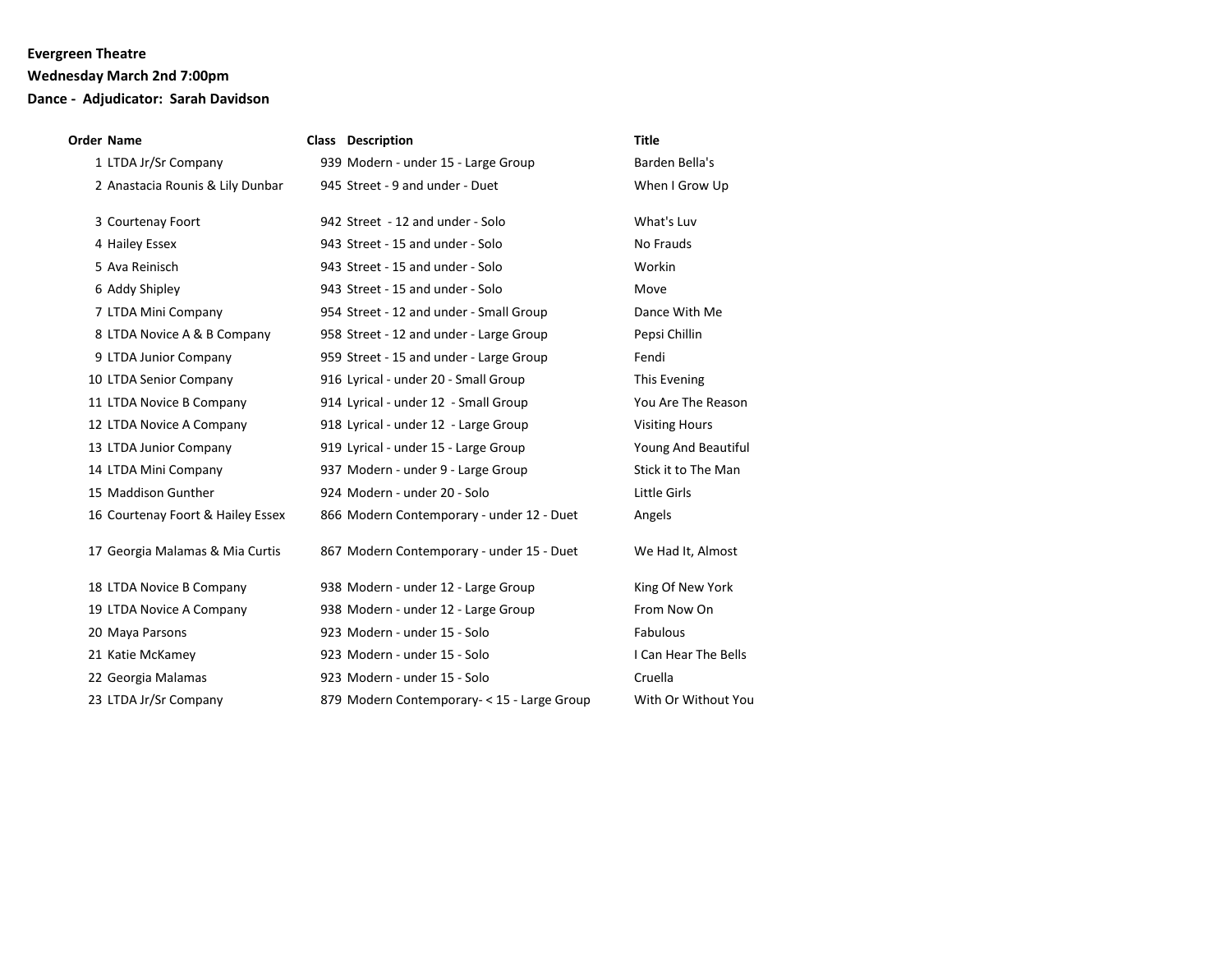### **Thursday March 3rd 9:00am**

# **Dance - Adjudicator: Sarah Davidson**

| Order Name                                     | <b>Class Description</b>      | Title                        |
|------------------------------------------------|-------------------------------|------------------------------|
| 1 Charlotte Koopman-Gough                      | 902 Lyrical - under 12 - Solo | Dear Theodosia               |
| 2 Courtenay Foort                              | 902 Lyrical - under 12 - Solo | Kite Song                    |
| 3 Ava Reinisch                                 | 903 Lyrical - under 15 - Solo | Bored                        |
| 4 Raelyn Zakkour                               | 903 Lyrical - under 15 - Solo | Photograph                   |
| 5 Katie McKamey                                | 903 Lyrical - under 15 - Solo | People Help People           |
| 6 Hailey Essex                                 | 903 Lyrical - under 15 - Solo | Like A River Runs            |
| 7 Georgia Malamas                              | 903 Lyrical - under 15 - Solo | Light                        |
| 8 Ilia Mckamey                                 | 904 Lyrical - under 20 - Solo | Say You Love Me              |
| 9 Zayda Neeme                                  | 904 Lyrical - under 20 - Solo | <b>Fall Apart</b>            |
| 10 Charlotte Koopman-Gough &<br>Raelyn Zakkour | 906 Lyrical - under 12 - Duet | It's Ok                      |
| 11 Autumn Foort                                | 922 Modern - under 12 - Solo  | <b>Goodmorning Baltimore</b> |
| 12 Alivia Massullo                             | 922 Modern - under 12 - Solo  | You'll Be Back               |
| 13 Casey Wilson                                | 922 Modern - under 12 - Solo  | <b>Morning Person</b>        |
| 14 Charlotte Koopman-Gough                     | 922 Modern - under 12 - Solo  | <b>Mother Knows Best</b>     |
| 15 Madison Burke                               | 923 Modern - under 15 - Solo  | I Want it Now                |
| 16 Addisen Christensen                         | 923 Modern - under 15 - Solo  | Play Rehearsal               |
| 17 Malia Mikkelsen & Alexa Culos               | 926 Modern - under 12 - Duet  | I Want It All                |
|                                                |                               |                              |